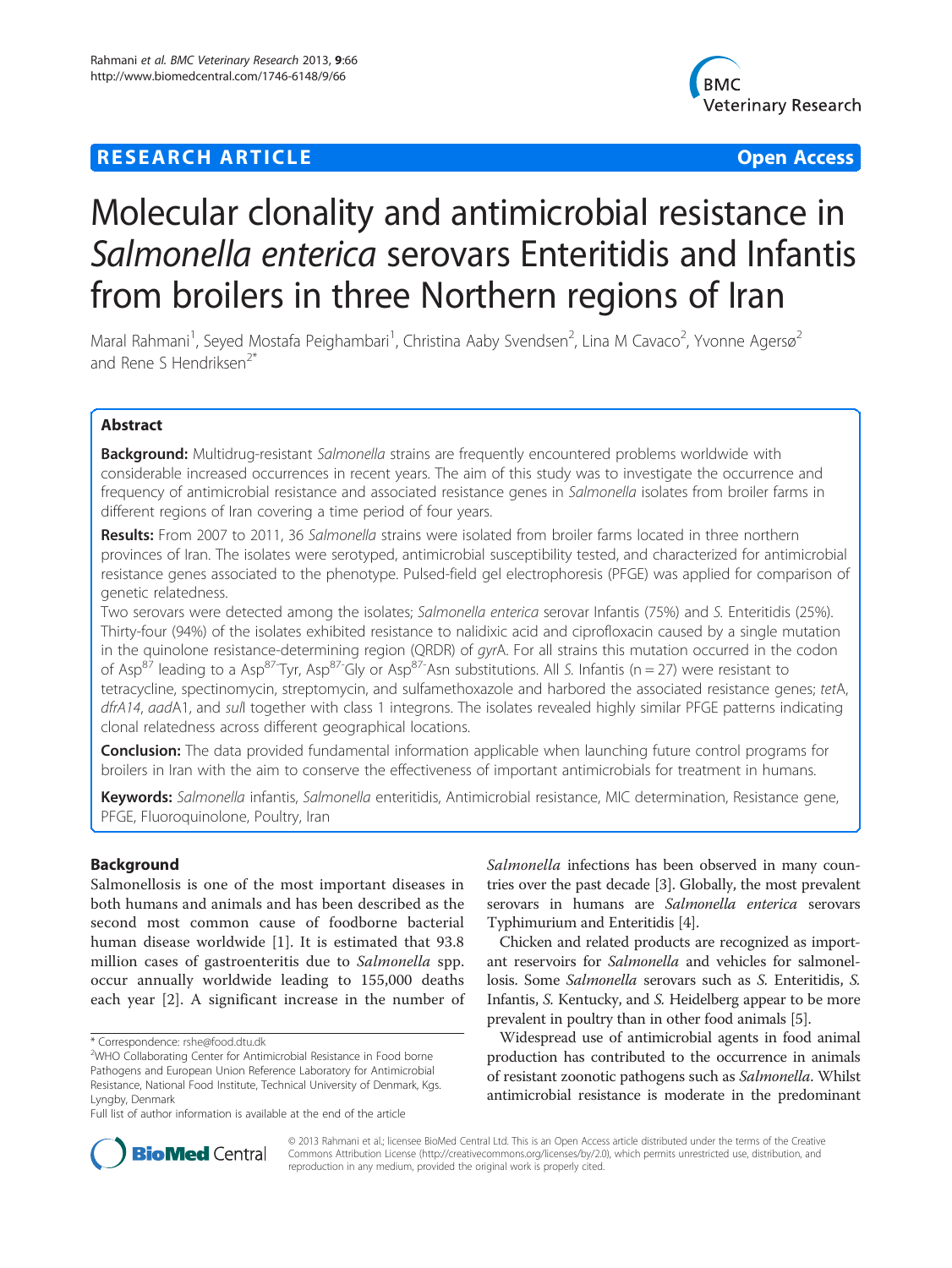poultry-related serovar; S. Enteritidis [[5,6](#page-7-0)], multidrug resistance (MDR) is frequent in other Salmonella serovars [[6\]](#page-7-0). In poultry production, antimicrobial agents are widely used for growth promotion, prophylaxis or treatment purposes [[7,8](#page-7-0)]. As a consequence, chicken and chicken meat can harbor antimicrobial resistant strains and function as a vehicle for dissemination of these to humans. Today, MDR Salmonella strains are frequently encountered in most of the world and the rates of MDR have increased considerably in recent years [[9\]](#page-7-0). As a result, extended-spectrum cephalosporins (ESC) and fluoroquinolones (FQ) are the drugs of choice for treatment of severe Salmonella infections. Accordingly, limiting the occurrence of resistance to ESC and FQ is a public health priority and these drugs have been classified by the World Health Organization as critically important antimicrobials [\[10\]](#page-7-0). The resistance mechanisms responsible for the increase in antimicrobial resistance are mainly a result of the horizontal gene transfer via mobile genetics elements such as plasmids and integrons. The strong association between MDR Salmonella and the presence of integrons; especially class 1, has been well documented [\[11](#page-7-0)]. To embark on and enforce prevention and control measurements, it is vital to elucidate and understand the global epidemiology of antimicrobial resistance pheno- and genotypes [\[12](#page-7-0)]. In recent years, MDR bacterial pathogens have emerged and disseminated in Iran and have become a challenging problem for the medical and veterinary community. Unfortunately, studies revealing the frequency of antimicrobial resistance and corresponding genes in pathogens of poultry origin are sparse. Poultry is one of the predominant reservoirs for Salmonella in Iran and in the Iranian poultry sector production infrastructure has progressed rapidly in recent years, especially in the northern part of the country.

In this study, the objectives were to investigate the occurrence and frequency of antimicrobial resistance and associated resistance genes in Salmonella isolates from broilers originating from farms located in three northern provinces of Iran in the period from 2007 to 2011 with the application of minimal inhibitory concentration (MIC) determination and polymerase chain reaction (PCR). To elucidate if any genotypes were predominating among the isolates, mechanisms for FQ resistance were investigated by subsequent sequencing of PCR amplicons. Additionally, we utilized pulsed-field gel electrophoresis (PFGE) and MIC patterns to determine the clonal relatedness and to elucidate any epidemiological links between the farms and in a temporal context.

# Methods

# Bacterial isolates

A total of 36 broiler-related Salmonella isolates covering a four-year period, from 2007 to 2011, were included in this study. The isolates originated from 14 different broiler farms situated in the northern provinces of Mazandaran, Guilan, and Golestan in Iran. The capacity of the farms ranged from 5,000 to 18,000 broilers per house. Samples taken included fresh randomly collected feces, cloacal feces and a limited number of carcasses at 8 to 49 days old. A randomized convenience sampling was employed and collection, isolation, and identification of Salmonella spp. were conducted according to standard procedures [[13](#page-7-0)].

# Serotyping, antimicrobial susceptibility testing, and pulsed-field gel electrophoresis

The procedures for serotyping and PFGE of the isolates included in this study have been described previously [[14\]](#page-7-0). In brief, all isolates were serotyped using slide agglutination and assigned a serotype according to the Kauffmann-White scheme [[15\]](#page-7-0). In addition, all isolates were genotyped by PFGE using XbaI according to the CDC PulseNet protocol [\[16](#page-7-0)].

MIC determination was performed using a commercially prepared, dehydrated panel, Sensititre, from TREK Diagnostic Systems Ltd. The antimicrobials used and interpretative criteria applied were as follows: ampicillin, AMP (R > 8 mg/L); amoxicillin + clavulanic acid, AUG  $(R \geq 32 \text{ mg/L})$ ; apramycin, APR  $(R > 32 \text{ mg/L})$ ; cefotaxime, FOT ( $R > 0.5$  mg/L); ceftiofur, XNL ( $R > 2$  mg/L); chloramphenicol, CHL  $(R > 16$  mg/L); ciprofloxacin, CIP (R-low level: 0.064 to 1 mg/L, and R-high level  $> 1$  mg/L); colistin COL  $(R > 2 mg/L)$ ; florfenicol, FFN  $(R > 16 mg/L)$ ; gentamicin, GEN  $(R > 2$  mg/L); nalidixic acid, NAL  $(R > 16$  mg/L); neomycin, NEO  $(R > 4$  mg/L); spectinomycin, SPE  $(R > 64$  mg/L); streptomycin, STR  $(R > 64$ 16 mg/L); sulfamethoxazole, SMX  $(R > 256$  mg/L); tetracycline, TET  $(R > 8 \text{ mg/L})$ ; and trimethoprim, TMP  $(R > 2$  mg/L). For interpretation of antimicrobial susceptibility test results epidemiological cut-off values according to EUCAST recommendations [[17\]](#page-7-0) were applied for all antimicrobials except APR, AUG, SMX, and SPE for which EUCAST values are not available to date. For AUG, SMX and SPE clinical breakpoints according to the Clinical and Laboratory Standards Institute (CLSI) were applied [[18](#page-7-0)-[20](#page-7-0)] and for APR the interpretation was based on research results from DTU Food due to the lack of a CLSI clinical breakpoint. Reference strain E. coli ATCC 25922 was used as a Quality Control according to CLSI standards [[18-20\]](#page-7-0).

# Screening for resistance genes and integrons

All isolates exhibiting phenotypic resistance to either of the tested antimicrobials were characterized for the presence of associated antimicrobial resistance genes. Isolates resistant to sulfamethoxazole (all S. Infantis) were screened for class 1 and 2 integrons using a PCR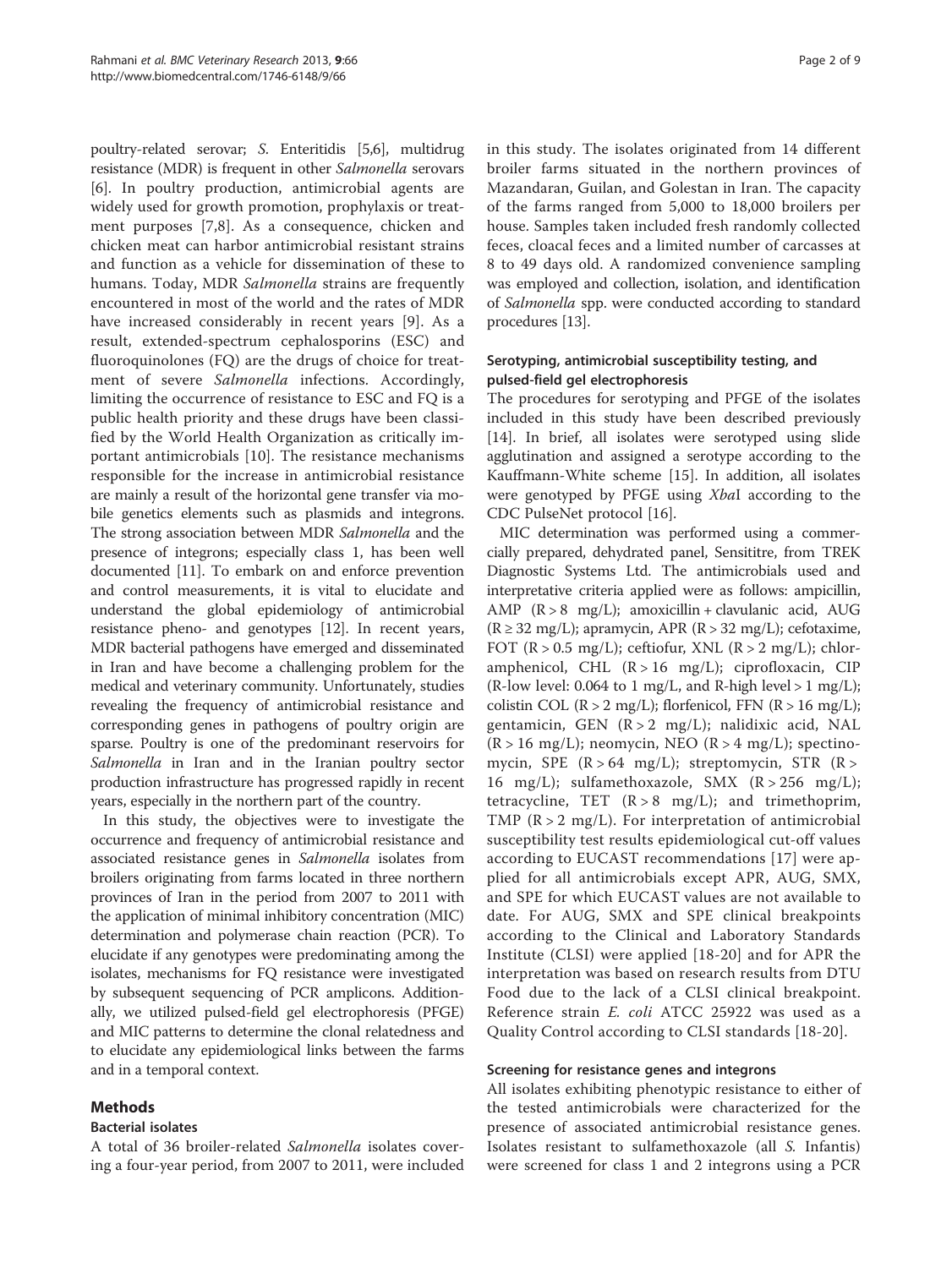assay with specific primers. The PCR reactions were performed according to previously described conditions [[21\]](#page-7-0). In brief, three different PCR reactions were performed utilizing the following primers: qacEΔ1-F/ qacEΔ1-B targeting qacEΔ1, SulIB/qacEΔ1-F targeting the sulI and qacEΔ1 region, and IntI1 variable-B targeting the variable region of class 1 integrons. For class 2 integrons, two PCR reactions were used targeting the conserved and the variable region, respectively. Target genes, sequences, annealing temperature, amplicon sizes, and references of all PCR tests are listed in Table 1.

| Target genes                                | Sequence (5' to 3')           | Annealing temp | Size (bp) | Reference  |
|---------------------------------------------|-------------------------------|----------------|-----------|------------|
| tetA                                        | 5'-GTAATTCTGAGCACTGTCGC-3'    | 57             | 950       | $[22]$     |
|                                             | 5'-CTGCCTGGACAACATTGCTT-3'    |                |           |            |
| tetB                                        | 5'-CTCAGTATTCCAAGCCTTTG-3'    | 52             | 430       | $[23]$     |
|                                             | 5'-ACTCCCCTGAGCTTGAGGGG-3'    |                |           |            |
| tetC                                        | 5'-GGTTGAAGGCTCTCAAGGGC-3'    | 62             | 505       | $[23]$     |
|                                             | 5'-CCTCTTGCGGGATATCGTCC-3'    |                |           |            |
| tetD                                        | 5'-CATCCATCCGGAAGTGATAGC-3'   | 57             | 435       | $[24]$     |
|                                             | 5'-GGATATCTCACCGCATCTGC-3'    |                |           |            |
| tetG                                        | 5'-GCAGCGAAAGCGTATTTGCG-3'    | 62             | 680       | $[25]$     |
|                                             | 5'-TCCGAAAGCTGTCCAAGCAT-3'    |                |           |            |
| aadA                                        | 5'-ATTTGCTGGTTACGGTGACC-3'    | 56             | 533       | $[21]$     |
|                                             | 5'-CTTCAAGTATGACGGGCTGA-3'    |                |           |            |
| strA                                        | 5'-CCAATCGCAGATAGAAGGC-3'     | 55             | 500       | $[26]$     |
|                                             | 5'-CTTGGTGATAACGGCAATTC-3'    |                |           |            |
| strB                                        | 5'-GGATCGTAGAACATATTGGC-3'    | 56             | 500       | $[26]$     |
|                                             | 5'-ATCGTCAAGGGATTGAAACC-3'    |                |           |            |
| dfrA14                                      | 5'-TGAGAACCTTGAAAGTATCATTG-3' | 55             | 483       | This study |
|                                             | 5'-ACCCTTTTTCCAAATTTGATAG-3'  |                |           |            |
| florR                                       | 5'-ATGGCAGGCGATATTCATTA-3'    | 55             | 320       | This study |
|                                             | 5'-AAACGGGTTGTCACGATCAT-3'    |                |           |            |
| sulll                                       | 5'-GCGCTCAAGGCAGATGGCATT-3'   | 70             | 284       | $[26]$     |
|                                             | 5'-GCGTTTGATACCGGCACCCGT-3'   |                |           |            |
| sul1/qacE∆11                                | 5'-ATCGCAATAGTTGGCGAAGT-3'    | 58             | 798       | $[22]$     |
|                                             | 5'-GCAAGGCGGAAACCCGCGCC-3     |                |           |            |
| sull                                        | 5'-TGAGATCAGACGTATTGCGC-3'    | 58             | 420       | This study |
|                                             | 5'-TTGAAGGTTCGACAGCACGT-3'    |                |           |            |
| 5'-ATCGCAATAGTTGGCGAAGT-3'<br>$qacE\Delta1$ | 57                            | 226            | $[22]$    |            |
|                                             | 5'-CAAGCTTTTGCCCATGAAGC-3'    |                |           |            |
| Int11                                       | 5'-AAGCAGACTTGACCTGAT-3'      | 55             | Variable  | $[22]$     |
|                                             | 5'-GGCATCCAAGCAGCAAGC-3'      |                |           |            |
| Int12                                       | 5'-CACGGATATGCGACAAAAAGGT-3'  | 60             | 789       | $[27]$     |
|                                             | 5'-GTAGCAAACGAGTGACGAAATG-3'  |                |           |            |
| Intl2 variable                              | 5'-GACGGCATGCACGATTTGTA-3'    | 56             | 2214      | $[28]$     |
|                                             | 5'-GATGCCATCGCAAGTACGAG-3'    |                |           |            |
| gyrA                                        | 5'-TACCGTCATAGTTATCCACGA-3'   | 60             | 312       | $[29]$     |
|                                             | 5'-GTACTTTACGCCATGAACGT-3'    |                |           |            |
| parC                                        | 5'-CTATGCGATGTCAGAGCTGG-3'    | 59             | 261       | $[29]$     |
|                                             | 5'-TAACAGCAGCTCGGCGTATT-3'    |                |           |            |

Table 1 Primer sequences used for the amplification of the various resistance genes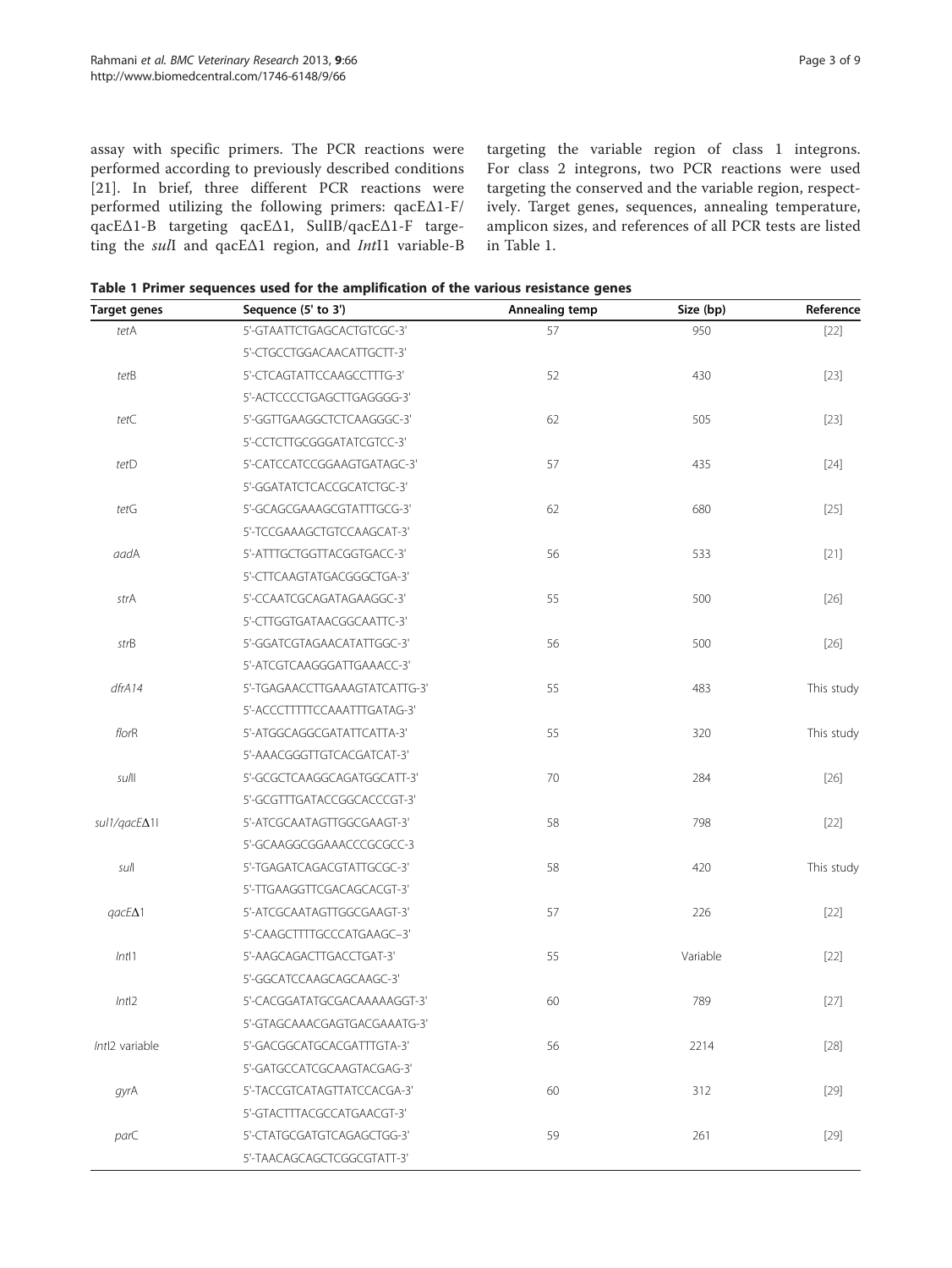<span id="page-3-0"></span>All isolates resistant to nalidixic acid and ciprofloxacin (all isolates included in this study with the exception of two S. Enteritidis) were tested by PCR amplification to detect possible chromosomal mutations in DNA gyrase (gyrA) and topoisomerase IV ( $parC$ ). Amplicons of the genes gyrA and parC were purified using the  $GFX^{\omega}$  PCR DNA kit (Amersham Biosciences, Piscataway, New Jersey, US) and one sample of each serotype per farm was shipped to Macrogen Inc., South Korea for sequencing using the same forward primers as used in the PCR analysis. Vector NTI suite 11 (InforMax, Inc.) software (Bethesda, Maryland, US) was used for sequencing analysis and alignment. The resulting nucleotide sequences were compared to the corresponding sequences obtained from GenBank [\[30](#page-8-0)].

# Results

# Serotyping

Twenty-seven (75%) out of 36 isolates were typed as S. Infantis whereas the remaining isolates were S. Enteritidis (25%,  $n = 9$ ). The distribution of S. Infantis in each province was 90%, 82%, and 50% in Mazandaran, Golestan, and Guilan, respectively, whereas the distribution of S. Enteritidis was 50%, 18%, and 10% in Guilan, Golestan, and Mazandaran, respectively.

#### Antimicrobial susceptibility testing

Thirty-four out of 36 isolates tested were resistant to at least two antimicrobial agents out of 17 agents tested (Figures 1 and [2\)](#page-4-0). Two (5.5%) S. Enteritidis isolates from the same province were susceptible to all tested antimicrobial agents (Figure [2\)](#page-4-0). The highest frequency (94%, n = 34) of antimicrobial resistance was observed to nalidixic acid and ciprofloxacin (Figures 1 and [2](#page-4-0)). Of the serovars identified in this study, S. Enteritidis showed less resistance to antimicrobial agents compared to S. Infantis. Of 27 S. Infantis isolates, all were resistant to ciprofloxacin, nalidixic acid, tetracycline, spectinomycin, streptomycin, sulfamethoxazole. In addition, 17 (63.0%) were resistant to trimethoprim, and one (3.7%) was resistant to florfenicol and chloramphenicol (Figure 1).

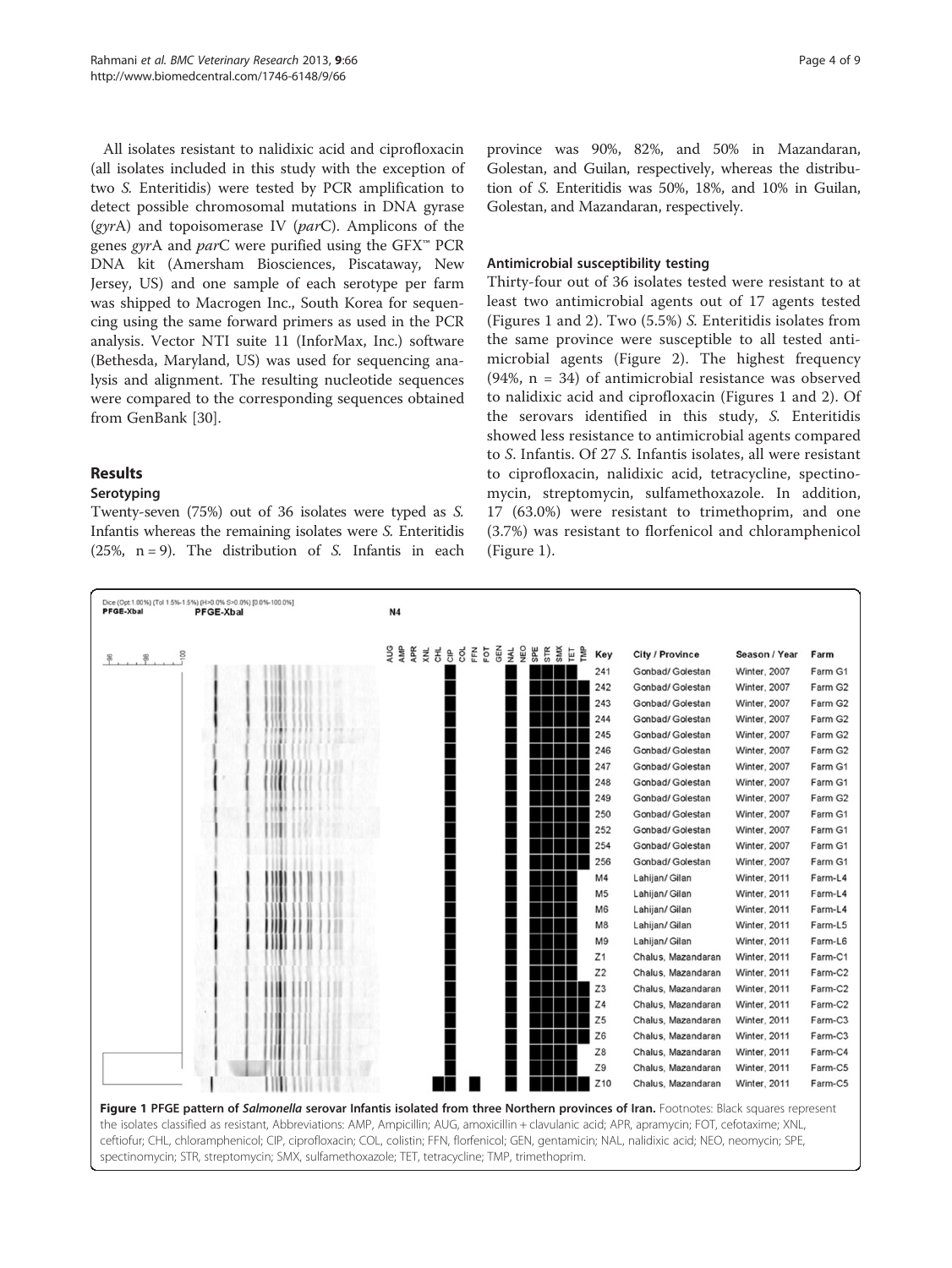<span id="page-4-0"></span>

#### Screening for resistance genes and integrons

Out of twenty-seven S. Infantis isolates from three provinces, all (100%) harbored the intl genes confirming the presence of class 1 integrons but none of the S. Enteritidis were positive for integron class 1. The S. Infantis isolates were resistant to six or more antimicrobial agents (Figure [1\)](#page-3-0). Seventeen (62.9%) of the S. Infantis isolates from the provinces of Golestan and Mazandaran carrying the class 1 integron also harbored the class 2 integron, however, the PCR result for the detection of the variable region in integron class 2 was negative. We confirmed the presence of IntI in two isolates (#248 and #Z6) by nucleotide sequence comparison with that of an Escherichia coli strain (GenBank accession no. AU780012) from position 1038 to 1785 and found 100% similarity. Among the genes conferring resistance to tetracycline, 27 of S. Infantis isolates originating from all three provinces carried the tetA gene. However, none of S. Infantis isolates contained tetB, tetC, tetD, and tetG genes. In addition, no S. Infantis isolates were positive for the presence of sulII. S. Infantis isolates that were tested for the presence of strA, strB and aadA1 genes, were positive for aadA1 only. In addition, one S. Infantis isolate (2.7%) from Mazandaran province was found positive for floR. Twenty-two (61.1%) S. Infantis isolates from the provinces of Golestan and Mazandaran harbored the *dfrA14* conferring resistance to trimethoprim whereas only one (2.7%) S. Enteritidis isolate was positive for dfrA14. The detailed data of all isolates and PCR results for detected genes are shown in Table 2.

Twenty-one (61.7%) out of 34 isolates that were resistant to nalidixic acid and ciprofloxacin were selected for sequencing and detection of point mutations in the Quinolone Resistance Determining Region (QRDR) of gyrA and parC genes. All of the detected single mutations occurred in codon Asp87 of the gyrA gene. Substitution of Asp-Tyr, Asp-Gly, and Asp-Asn were observed in 13 S. Infantis (61.9%), one S. Enteritidis (4.8%), and seven S. Infantis (33.3%) isolates, respectively. No double mutations were found in the gyrA gene of the tested isolates and no mutations were identified in the *par*C gene of any of the isolates.

#### Pulsed-field gel electrophoresis Salmonella Infantis

Two distinct PFGE patterns were observed among the 27 S. Infantis isolates (Figure [1](#page-3-0)). All but one isolate clustered

Table 2 Distribution of antimicrobial resistance genes of Salmonella isolates originating from poultry in three Northern provinces of Iran

| Province   | No. of isolates | Serotype       | No. and (%) of isolates with antimicrobial resistance genes |         |         |         |             |              |              |
|------------|-----------------|----------------|-------------------------------------------------------------|---------|---------|---------|-------------|--------------|--------------|
|            |                 |                | floR                                                        | tetA    | aadA1   | dfrA14  | sull        | Int1         | Int2         |
| Golestan   | 13              | S. Infantis    | 0                                                           | 13 (81) | 13 (81) | 12 (75) | 13 (81)     | 13 (81)      | 12(75)       |
|            | 3               | S. Enteritidis | 0                                                           | 0       | 0       | 0       | $\mathbf 0$ | $\mathbf{0}$ | 0            |
| Mazandaran | 9               | S. Infantis    | 1(10)                                                       | 9(90)   | 9(90)   | 5(50)   | 9(90)       | 9(90)        | 5(50)        |
|            |                 | S. Enteritidis | 0                                                           | 0       | 0       | 0       | $\mathbf 0$ | $\mathbf{0}$ | $\mathbf{0}$ |
| Guilan     |                 | S. Infantis    | 0                                                           | 5(50)   | 5(50)   | 0       | 5(50)       | 5(50)        | 0            |
|            |                 | S. Enteritidis | 0                                                           | 0       | 0       | (10)    | $\mathbf 0$ | $\mathbf{0}$ | 0            |
| Total      | 36              |                | (3)                                                         | 27(75)  | 27(75)  | 18 (50) | 27(75)      | 27(75)       | 17(47)       |

All isolates were negative for detection of tetB, tetC, tetG, strA, strB and sull resistance genes.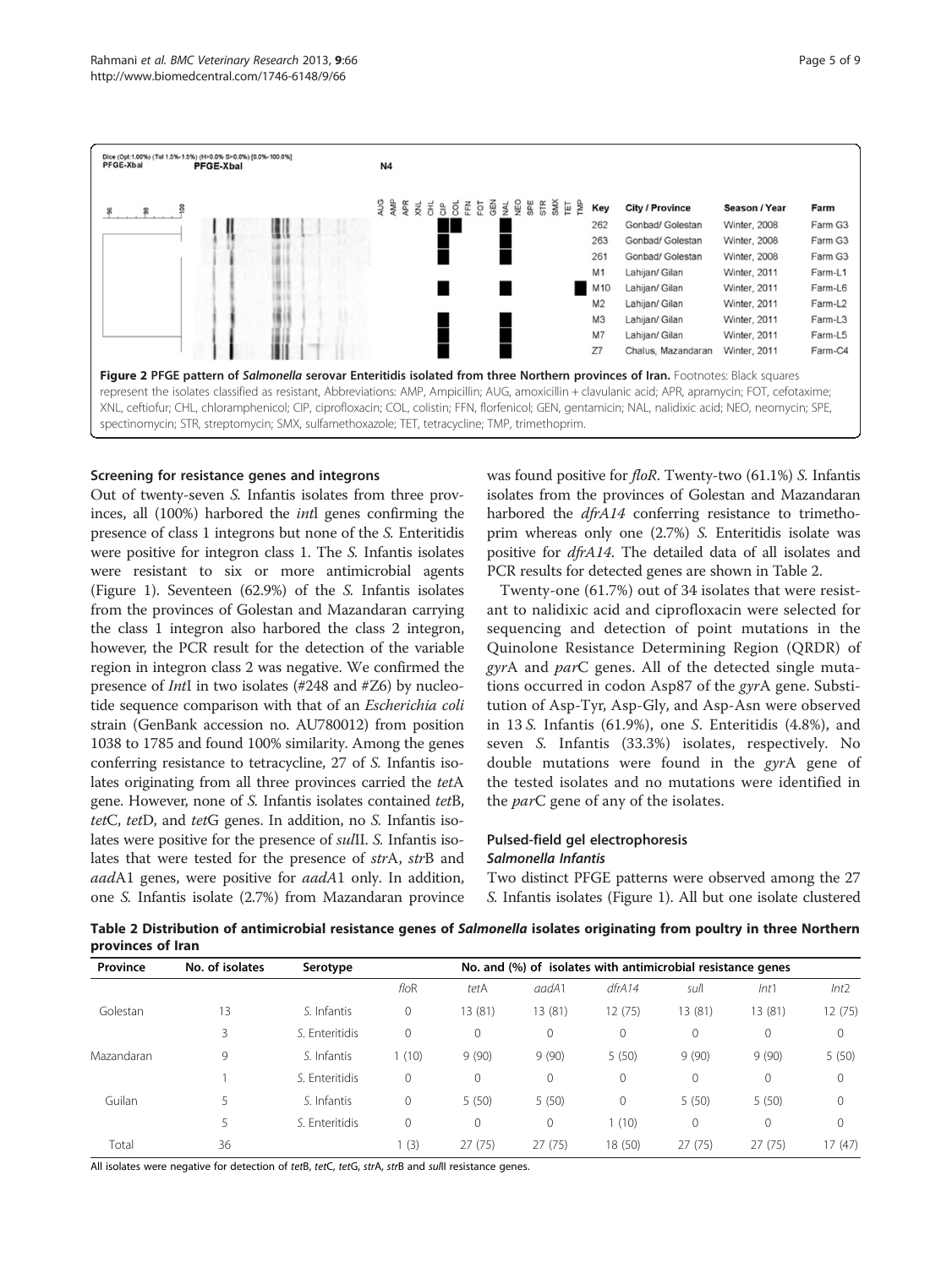within a unique pattern covering all three provinces and the full extent of the tested time period. Sixteen of the indistinguishable isolates within the unique cluster were from the provinces of Golestan and Mazandaran and isolated in 2007 and 2011. Additionally, all of those isolates conferred resistance to the same seven antimicrobials including ciprofloxacin and nalidixic acid (Figure [1](#page-3-0)). All but one of the remaining ten identical isolates of the unique cluster were isolated in 2011, whereas one isolate was from 2007. The ten isolates were from the province of Golestan (n = 1), Mazandaran (n = 4), and Guilan (n = 5) and all shared the same antimicrobial resistance pattern of six antimicrobials. One isolate; #Z10 from the province of Mazandaran, demonstrated a unique PFGE and resistance profile compared to the other 26 isolates included this study (Figure [1](#page-3-0)).

#### Salmonella enteritidis

Two clusters were defined for the nine S. Enteritidis covering all three provinces and the full extent of the tested time period (Figure [2](#page-4-0)). One unique pattern comprised seven isolates from all three provinces whereas the second pattern only included two strains from the province of Golestan isolated in 2008 (Figure [2](#page-4-0)). All nine isolates represented resistance profiles of resistance to ciprofloxacin and nalidixic acid and two isolates additionally conferred resistance to colistin (#262, Golestan) and trimethoprim (#M10, Mazandaran) (Figure [2](#page-4-0)).

# **Discussion**

Currently, increasing bacterial resistance to antimicrobial agents including quinolones and FQ poses a serious problem throughout the world. To date, several reports from Iran have described the presence of resistance to antimicrobial agents such as FQ and third-generation cephalosporins that are critically important for treatment of infections in humans [[31,32\]](#page-8-0).

The widespread overuse and misuse of antimicrobial agents are associated with the development of resistance to these drugs that has emerged as a major problem worldwide. In Iran, patients referred to hospitals with Salmonella infections are usually treated with ciprofloxacin, co-amoxiclav (amoxicillin + clavulanic acid) or cephalosporins [\[31](#page-8-0)]. Quinolones and especially FQ are widely used in poultry farms in Iran [[33\]](#page-8-0), for example, enrofloxacin, which is chemically closely related to norfloxacin and ciprofloxacin, is one of the antimicrobials most frequently used for the treatment of poultry. Except for a few antimicrobials such as bacitracin and virginamycin, the use of antimicrobials for growth promotion is illegal in Iran, however, one could speculate if growth promotion in some cases might still take place. This might explain the high frequency of resistance to FQ in this study. Unfortunately, there is no surveillance

or control system to monitor the prudent use of antimicrobials in the agricultural sector.

A high frequency of resistance to ciprofloxacin and nalidixic acid in S. Enteritidis and S. Infantis isolated from different regions over time within Iran was found in this study. This correlates with several studies performed in Iran where Morshed and Peighambari [[34\]](#page-8-0) observed high levels of resistance to nalidixic acid (24.1%) and enrofloxacin (6.9%) among Salmonella isolated from poultry. In comparison, they found lower frequencies of resistance to other antimicrobial drug classes. Rad et al. [[33\]](#page-8-0) reported 40% and 23% resistance to nalidixic acid and enrofloxacin, respectively, in Salmonella isolates of animal origin. The high resistance rate (94%) to quinolones observed in this study might indicate common use of enrofloxacin for various reasons during the past decade in veterinary medicine in Iran.

As in the present study, resistance to streptomycin, spectinomycin, tetracycline, trimethoprim, and sulfamethoxazole have also frequently been reported in other studies on poultry products [[34-36](#page-8-0)]. The very low rate of resistance to chloramphenicol among the studied isolates (one S. Infantis) may be attributed to its banned use in animal production due to the potential hazards to human consumers' health. In addition, we observed no cephalosporin resistance among the studied isolates which is valuable to the community as cephalosporin resistance is a serious public health concern.

Increased MDR has been reported in Salmonella isolates in many countries including Iran [\[31,37](#page-8-0)]. The high level of MDR observed among S. Infantis is in agreement with several studies from different countries which have identified healthy poultry as a potential reservoir of S. Infantis [[35,36,38](#page-8-0)].

Furthermore, several studies documented the presence of large plasmids in S. Infantis carrying antimicrobial resistance (AMR) determinants. Kehrenberg et al. [[39](#page-8-0)] reported transferable plasmid mediated fluoroquinolone resistance (qnrS1) in S. Infantis isolates from broilers in Germany. Gal-More et al. and Nogrady et al. [\[40,41](#page-8-0)] showed multidrug resistant emerging clones characterized by a large conjugative plasmid harboring the Tn1721 transposon, including the *tetA* gene.

In contrast, S. Enteritidis was less prone to acquiring resistances than other serotypes as described previously in Spain and other countries [[6\]](#page-7-0).

In this study, we describe the presence of class 1 and 2 integrons only attributed to S. Infantis. Isolates containing class 1 integrons all conferred resistance to sulfonamides and harbored the *sul*I resistance gene. Additionally, all antimicrobial resistance phenotypes harbored the following associated resistance genes: streptomycin (aadA1), trimethoprim ( $dfrA14$ ), florfenicol ( $floR$ ), and tetracyclines (tetA). The relationship between the application of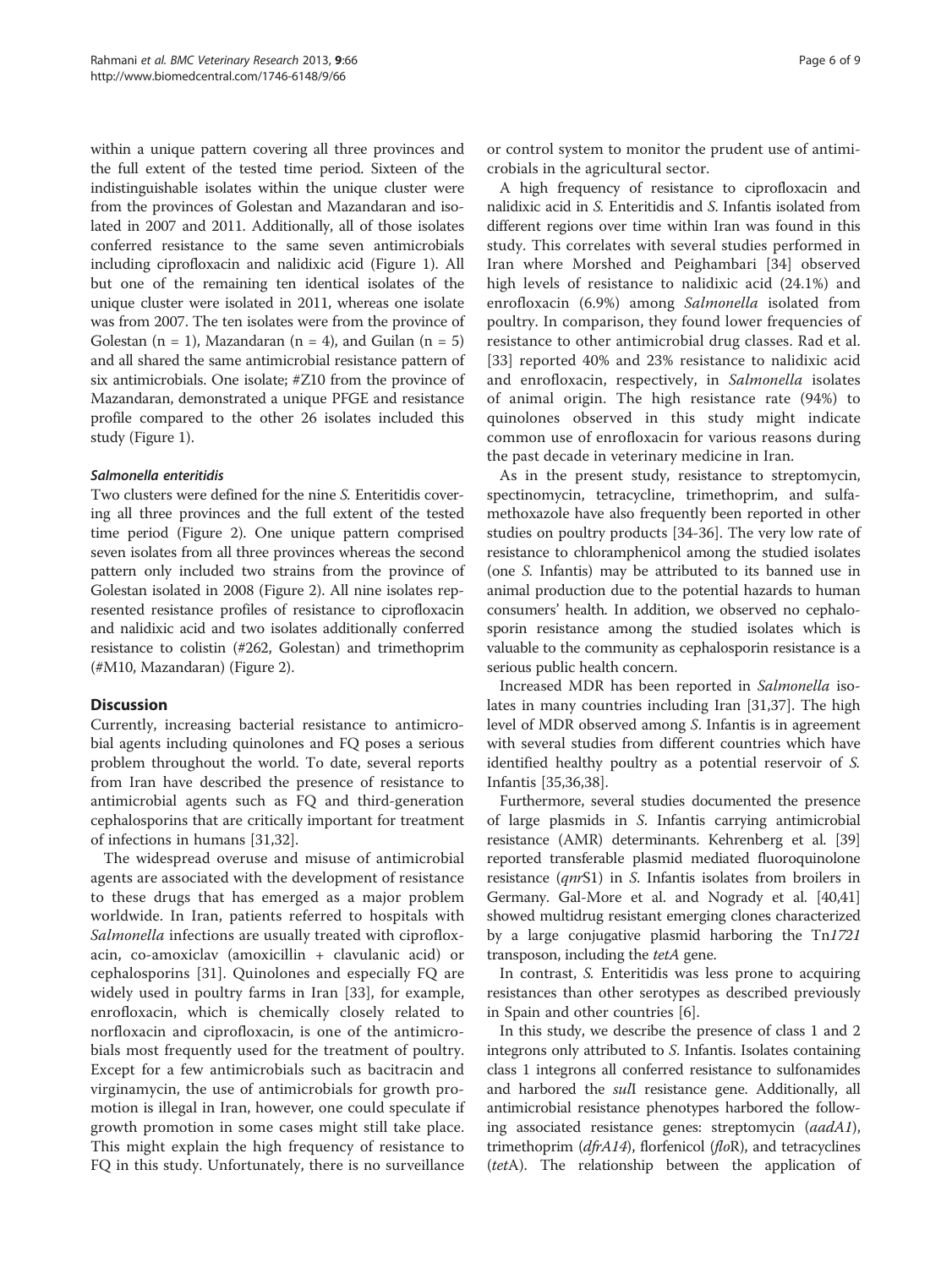quinolones and the dissemination of bacterial resistance from animals to humans has been described by several studies [[42,43](#page-8-0)]. The results obtained in the current study could be related to those obtained by Tajbakhsh et al. [[31](#page-8-0)] who described Iranian patients infected with S. Infantis which were resistant to the same antimicrobial agents and harbored the same resistance determinants as described in this study [[31](#page-8-0)].

Presently, we are in a transition phase where next generation sequencing (NGS) technology is introduced for prediction of resistance phenotypes. Hence, linking resistance genes with resistance phenotypes will be more and more important for the understanding of why some isolates are extremely resistant and why some contain multiple resistance genes encoding resistance to the same antimicrobial classes. Recently, a study described extremely resistant Salmonella Senftenberg isolates harboring an arsenal of resistance genes detected by NGS and the use of a resistance database [[44](#page-8-0),[45](#page-8-0)]. Many questions are still left unanswered, for example how much each of the genes affects the overall MIC value for the specific antimicrobial class.

Seventeen of the S. Infantis isolates also harbored class 2 integrons. For those isolates, the primers utilized for the variable region did not amplify any DNA fragment. This is probably due to not previously observed variations or large insertion in the variable region. Overall, the presence of integrons indicates the important role of those in disseminating resistance determinants in S. Infantis. Additionally, this indicates a possible spread of the resistant S. Infantis isolates from poultry to humans. Unfortunately, PFGE was not applied in the study of Tajbakhsh et al. why a comparison of PFGE profiles could not be conducted to determine the genetic relatedness.

The serovars of this study predominantly belonged to S. Infantis followed by S. Enteritidis. EFSA and ECDC [[46\]](#page-8-0) have considered S. Infantis as the third most common serovar in European patients since 2006 with an increase from 1.0% to 1.6% in 2009 in the European Union (EU). Additionally, the same trend has been observed globally, where the overall proportion of S. Infantis over the years 2001 to 2007 increased from 1.5% to 2.2% [[4](#page-7-0)]. Likewise, chicken meat has been acknowledged as a significant source of S. Infantis transmitting the infection to humans [[47\]](#page-8-0). To the best of our knowledge; this is the first study that links S. Infantis to poultry in Iran. However, there are several reports in human medicine indicating that S. Infantis is an important contributor to human salmonellosis. Hamidian et al. [[32\]](#page-8-0) found 20.9% S. Enteritidis and 5.4% S. Infantis from 129 Salmonella isolated from humans in Tehran. In addition, the highest level of resistance was observed to nalidixic acid whereas no resistance to ciprofloxacin was observed. The absence of resistance to ciprofloxacin in previous reports most likely reflects the interpretative criteria applied.

All sequenced isolates resistant to nalidixic acid and ciprofloxacin presented a single-mutation in Quinolone Resistance-Determining Regions of gyrA in codon 87. The percentage of strains with mutation in codon 87 is consistent with studies done by San Martin et al. and Liebana et al. [\[48,49\]](#page-8-0).

No mutation was detected in *par*C-genes. The high prevalence of S. Infantis in this study may suggest an outcome of a clonal expansion and establishment of specific PFGE biotypes of S. Infantis. Possibly, S. Infantis has developed mechanisms protecting the serovar from major genetic rearrangements or horizontal genetic transfers. Another explanation could be that the serovar has a recent ancestor and therefore broad dissemination has not yet been possible of the limited number of accumulated major evolutionary changes at this point of time [\[35\]](#page-8-0).

Based on PFGE, indistinguishable patterns were observed among S. Enteritidis. The lack of genetic diversity observed for S. Enteritidis as determined by PFGE is also shown in previous studies that confirm this serotype as highly clonal [\[50](#page-8-0)]. PFGE was of limited value in the epidemiological analysis of these particular isolates, however, this may actually be a reflection of the restricted clonal diversity of pathogenic strains of S. Enteritidis [[51](#page-8-0)]. Lack of inclusive studies about serotypes distribution, antimicrobial resistance pattern and molecular investigation of poultry isolates in Iran, make this study unable to obtain confirmatory comparisons of the results. The limitations of this study include a confined geographical coverage and limited number of isolates as well as an overall comparison approach that did not include an indepth molecular characterization of plasmids etc. The combined effect of these is reflected in the research output and it is therefore suggested that future research should take these limitation into consideration when characterizing S. Infantis in both humans and poultry.

# Conclusion

The study revealed a high frequency of resistant S. Infantis in broilers farmed in three different geographical areas between 2007 and 2011. The isolates especially exhibited resistance to nalidixic acid and ciprofloxacin caused by a point mutation in QRDR of *gyrA*. Additionally, the isolates harbored class 1 and 2 integrons and contained the aadA1, sull, tetA, and dfrA14 resistance genes. This may suggest widespread misuse or overuse of antimicrobial agents by poultry farmers in Iran. However, the results obtained from serotyping and PFGE patterns are practical for determining the current distribution of MDR serovars of Salmonella and epidemiological state of Salmonella isolates circulating among poultry. This study showed that guidelines are needed in Iran for empiric antibacterial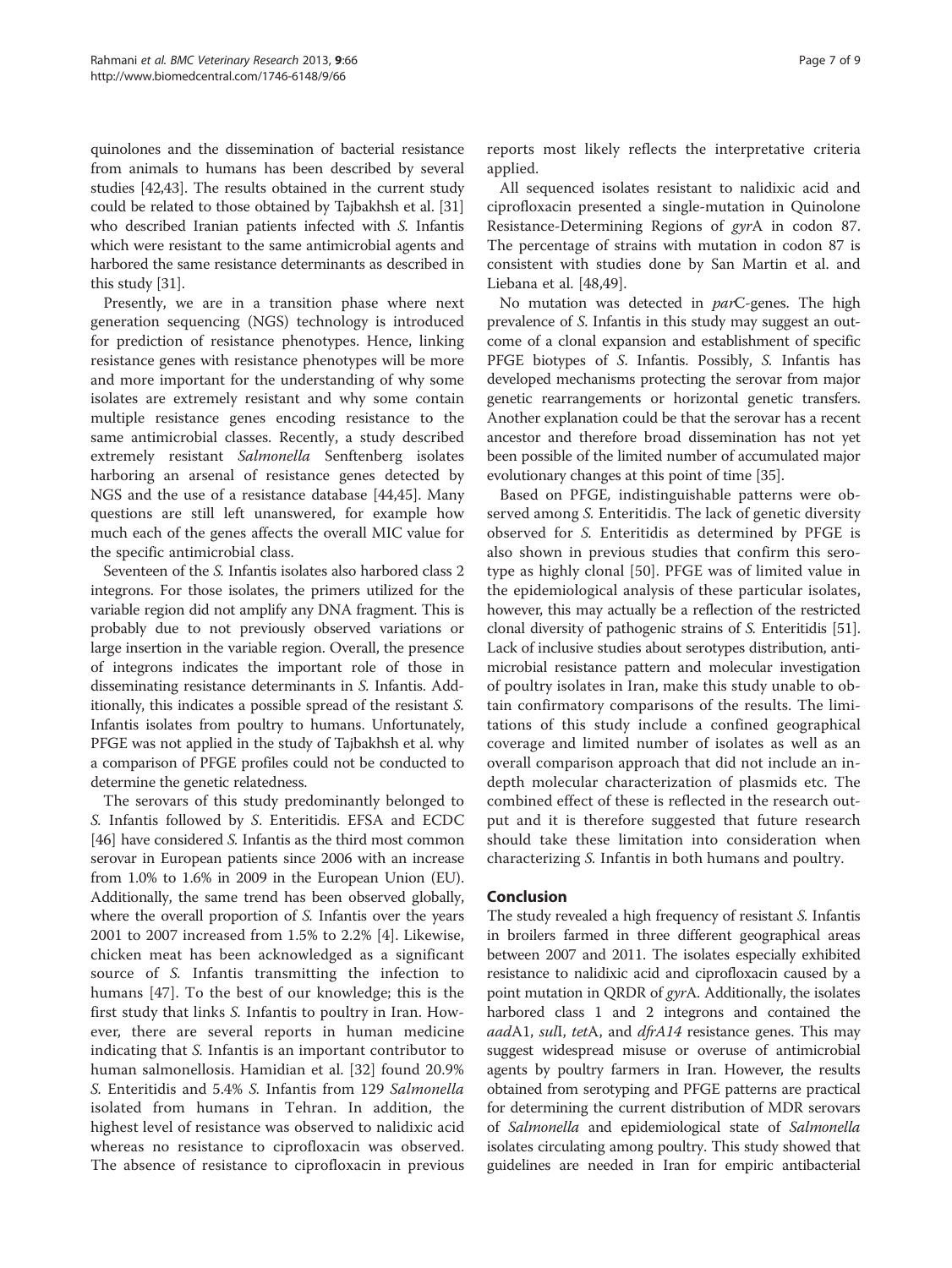<span id="page-7-0"></span>therapy based on a local experience of antimicrobial susceptibility testing and restriction of antimicrobial growth promoters and other drugs used without prescription in animals. In addition, the data presented in this study provided valuable fundamental information for future national control programs in Iran to conserve the effectiveness of medically important antimicrobials for treating diseases in humans.

#### Competing interest

None of the authors have any conflict of interests.

#### Authors' contributions

MR and SMP provided epidemiological data and isolates. SMP, YA and LMC helped to draft the manuscript. MR and CAS carried out the MIC determination, identified antimicrobials resistance genes, and conducted the pulsed field gel electrophoresis. YA and LMC assisted detecting and identifying the integron and fluoroquinolone part of the study. RSH conceived of the study, participated in design, the analysis, and helped to draft the manuscript. MR participated in the design, coordination, conducted the analysis and drafted the manuscript. All authors read and approved the final manuscript.

#### Acknowledgement

The authors would like to thank colleagues from the National Food Institute, Technical University of Denmark; Dr. Henrik Hasman for technical advice, Mr. Jacob Dyring Jensen for technical assistance and Ms. Susanne Karlsmose for linguistic assistance. In addition, we would like to thank Iran's Ministry of Science, Research and Technology for financial support provided to Miss Maral Rahmani while staying in Denmark. This work was supported by the World Health Organization Global Foodborne Infections Network (GFN).

#### Author details

<sup>1</sup>Department of Clinical Sciences, Faculty of Veterinary Medicine, University of Tehran, Tehran, Iran. <sup>2</sup>WHO Collaborating Center for Antimicrobial Resistance in Food borne Pathogens and European Union Reference Laboratory for Antimicrobial Resistance, National Food Institute, Technical University of Denmark, Kgs. Lyngby, Denmark.

#### Received: 10 September 2012 Accepted: 14 March 2013 Published: 5 April 2013

#### References

- Gast RK: Paratyphoid infections. In Diseases of Poultry. 12th edition. Edited by Saif YM, Fadly AM, Glisson JR, McDougald LR, Nolan LK, Swayne DE. Ames: Blackwell Publishing; 2008:636–665.
- 2. Majowicz SE, Musto J, Scallan E, Angulo FJ, Kirk M, O'Brien SJ, Jones TF, Fazil A, Hoekstra RM: The global burden of nontyphoidal Salmonella gastroenteritis. Clin Infect Dis 2010, 50:882-889.
- Yang B, Qu D, Zhang X, Shen J, Cui S, Shi Y, Xi M, Sheng M, Zhi S, Meng J: Prevalence and characterization of Salmonella serovars in retail meats of market place in Shaanxi, China. Int J Food Microbiol 2010, 141:63-72.
- 4. Hendriksen RS, Vieira AR, Karlsmose S, Lo Fo Wong DM, Jensen AB, Wegener HC, Aarestrup FM, et al: Global monitoring of Salmonella serovar distribution World Health Organization Foodborne Infections Network Country Data Bank; results of quality assured laboratories from 2001 to 2007. Foodborne Pathog Dis 2011, 8:887–900.
- 5. Foley SL, Nayak R, Hanning IB, Johnson TJ, Han J, Ricke SC: Population dynamics of Salmonella enterica serotypes in commercial egg and poultry production. Appl Environ Microbiol 2011, 77:4273-4279. Journal of Antimicrobial Chemotherapyjac.oxfordjournals.org.
- Alvarez-Fernández E, Alonso-Calleja C, García-Fernández C, Capita R: Prevalence and antimicrobial resistance of Salmonella serotypes isolated from poultry in Spain: Comparison between 1993 and 2006. Int J Food Microbiol 2012, 153:281–287.
- 7. Gyles CL: Antimicrobial resistance in selected bacteria from poultry. Anim Health Res Rev 2008, 9:149–158.
- 8. Mathew AG, Cissell R, Liamthong S: Antibiotic resistance in bacteria associated with food animals: A United States perspective of livestock production. Foodborne Pathog Dis 2007, 4:115–133.
- 9. World Health Organization: Drug-resistant Salmonella. [http://www.who.int/](http://www.who.int/mediacentre/factsheets/fs139/en/) [mediacentre/factsheets/fs139/en/](http://www.who.int/mediacentre/factsheets/fs139/en/).
- 10. Collignon P, Powers JH, Chiller TM, Aidara-Kane A, Aarestrup FM: World Health Organization ranking of antimicrobials according to their importance in human medicine: a critical step for developing risk management strategies for the use of antimicrobials in food production animals. Clin Infect Dis 2009, 49:132–141.
- 11. Martinez-Freijo P, Fluit AC, Schmitz FJ, Grek VS, Verhoef J, Jones ME: Class 1integrons in Gram-negative isolates from different European hospitals and association with decreased susceptibility to multiple antibiotic compounds. J Antimicrob Chemother 1998, 42:689–696.
- 12. Ashtiani MT, Monajemzadeh M, Kashi L: Trends in antimicrobial resistance of fecal Shigella and Salmonella isolates in Tehran, Iran. Indian J Pathol Microbiol 2009, 52:52–55.
- 13. Waltman WD, Gast RK, Mallinson ET: Salmonellosis. In A Laboratory Manual for the Isolation and Identification of Avian Pathogens. 4th edition. Edited by Swayne DE, Glisson JR, Jackwood MM, Pearson JE, Read WM. Pennsylvania: American Association of Avian Pathologists; 1998:4–13.
- 14. Hendriksen RS, Le Hello S, Bortolaia V, Pulsrikarn C, Nielsen EM, Pornruangmong S, Chaichana P, Svendsen CA, Weill FX, Aarestrup FM: Characterization of Salmonellaenterica serovar Stanley isolates; a serovar endemic to Asia and associated with travel. J Clin Microbiol 2012, 50:709-720.
- 15. Grimont PAD, Weill FX: Antigenic formulae of the Salmonella serovars. 9th edition. Paris, France: WHO Collaborating Center for Reference and Research on Salmonella, Institute Pasteur; 2007.
- 16. Ribot EM, Fair MA, Gautom R, Cameron D, Hunter SB, Swaminathan B, Barrett TJ: Standardization of pulsed-field gel electrophoresis protocols for the subtyping of Escherichia coli O157:H7, Salmonella, and Shigella for PulseNet. Foodborne Pathog Dis 2006, 3:59–67.
- 17. The European Committee on Antimicrobial Susceptibility testing -EUCAST. [http://www.eucast.org/.](http://www.eucast.org/)
- 18. Clinical and Laboratory Standards Institute: Performance Standards for Antimicrobial Susceptibility Testing. M100-S16. 18th Informational Supplement. Wayne, PA, USA: CLSI Press; 2008.
- 19. Clinical and Laboratory Standards Institute: Performance Standards for Antimicrobial Disk and Dilution Susceptibility Tests for bacteria Isolated from Animals. M31-A3. 3rd Edition [Approved Standard]. Wayne, PA, USA; 2008.
- 20. Clinical and Laboratory Standards Institute: Methods for Dilution Antimicrobial Susceptibility Tests for Bacteria That Grow Aerobically. M07-A7. 7th Edition [Approved Standard]. Wayne, PA, USA; 2006.
- 21. Hendriksen RS, Bangtrakulnonth A, Pornreongwong S, Pulsrikarn C, Aarestrup FM: Antimicrobial resistance and molecular epidemiology of Salmonella Rissen from animals, food products and patients in Thailand and Denmark. Foodborne Pathog Dis 2008, 5:605–619.
- 22. Sandvang D, Aarestrup FM, Jensen LB: Characterisation of integrons and antibiotic resistance genes in Danish multiresistant Salmonella enterica Typhimurium DT104. FEMS Microbiol Lett 1997, 157:177-181.
- 23. Sengelov G, Agerso Y, Halling-Sorensen B, Baloda SB, Andersen JS, Jensen LB: Bacterial antibiotic resistance levels in Danish farmland as a result of treatment with pig manure slurry. Environt Int 2003, 28:587–595.
- 24. Miranda CD, Kehrenberg C, Ulep C, Schwarz S, Roberts MC: Diversity of tetracycline resistance genes in bacteria from Chilean salmon farms. Antimicrob Agents Chemother 2003, 47:883–888.
- 25. Agersø Y, Sandvang D: Class 1 integrons and tetracycline resistance genes in Alcaligenes, Arthrobacterand Pseudomonas spp. Isolated from pigsties and manured soil. Appl Environ Microbiol 2005, 71:7941–7947.
- 26. Aarestrup FM, Lertworapreecha M, Evans MC, Bangtrakulnonth A, Chalermchaikit T, Hendriksen RS, Wegener HC: Antimicrobial susceptibility and occurrence of resistance genes among Salmonella enterica serovar Weltevreden from different countries. J Antimicrob Chemother 2003, 52:715-718.
- 27. White PA, McIver CJ, Rawlinson WD: Integrons and gene cassettes in the Enterobacteriaceae. Antimicrob Agents Chemother 2001, 45:2658–2661.
- 28. Peirano G, Agersø Y, Aarestrup FM, dos Prazeres Rodrigues D: Occurrence of integrons and resistance genes among sulphonamide-resistant Shigella spp. from Brazil. J Antimicrob Chemother 2005, 55:301-305.
- 29. Wiuff C, Madsen M, Baggesen DL, Aarestrup FM: Quinolone resistance among Salmonella enterica from cattle, broilers, and swine in Denmark. Microb Drug Resist 2000, 6:11–17.